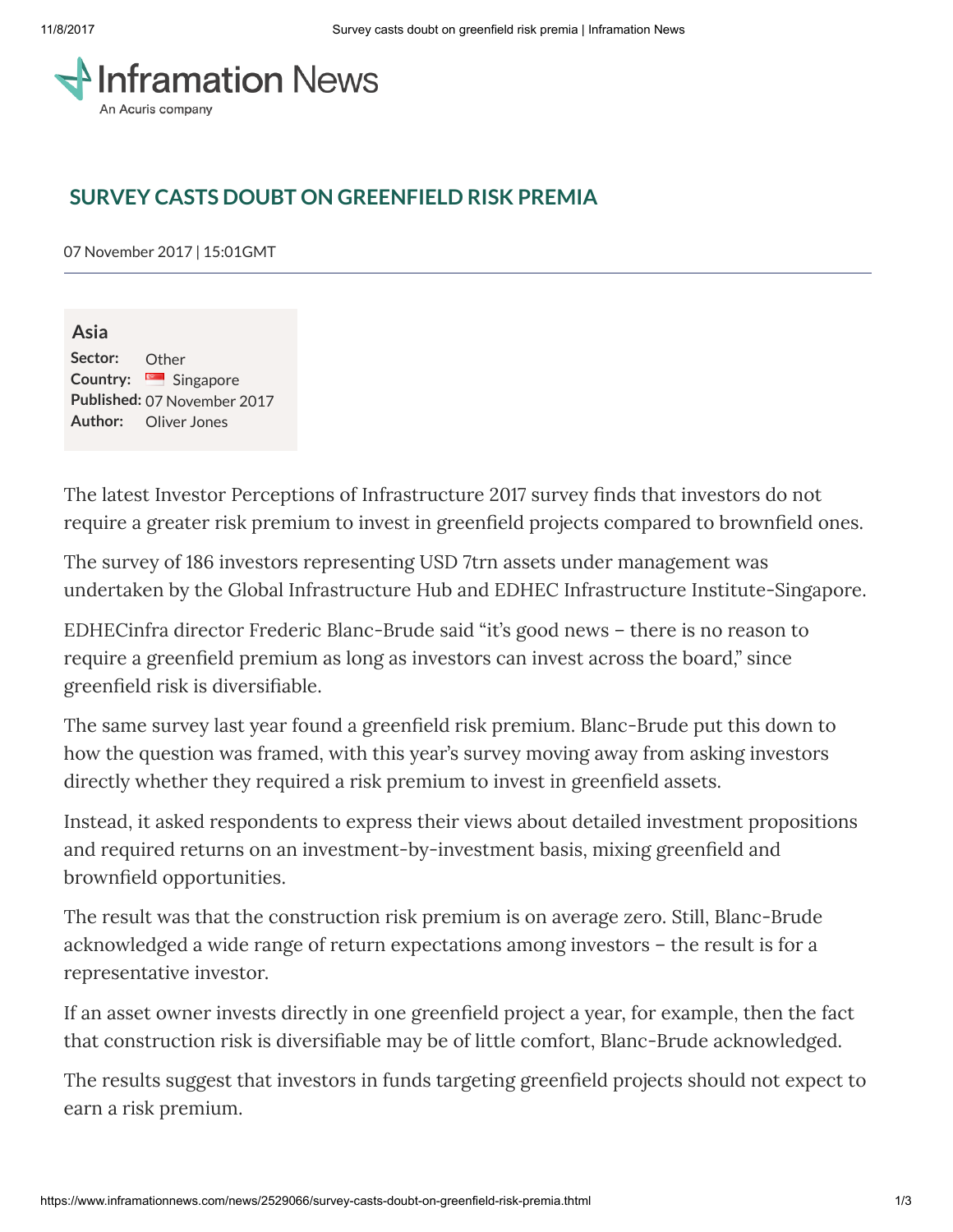Blanc-Brude observed that investors and banks can offload construction risk to construction companies, which agree to fixed price contracts because they can diversify away idiosyncratic construction risk.

The survey found that 37.5% of asset owners are invested in emerging market infrastructure, up from 20% last year. Further, of those already investing in emerging markets, 81.8% want to increase their exposure. A huge 85% of respondents expect the pipeline of projects in emerging markets to grow over the next few years. In contrast, 65.5% expect the future infrastructure pipeline in OECD markets to shrink or remain stable, compared to the past 3- 5 years.

Overall, the required return on equity for investments in OECD infrastructure was 10.6-12.3% compared to 16.9-19.6% for emerging markets, giving an average emerging market risk premium of at least 6.3%.

But the premium demanded to invest in merchant infrastructure was 150 basis points for both emerging markets and OECD countries – or 12.2-13.8% for OECD countries and 18.2- 21.3% for emerging markets.

In contrast, regulated infrastructure carried a higher risk premium in emerging markets – with returns of 18.7-23.9% required for regulated infrastructure in emerging markets compared to 11.4-12.6% in OECD countries. Likewise, contracted infrastructure (such as PPPs) required returns of 16-17.5% in emerging markets compared to 10.3-12.3% in OECD countries.

Blanc-Brude observed that "merchant risk is a bet on economic growth – it's the same bet anywhere," with the same risk premium for OECD countries and emerging markets also being revealed in last year's survey.

He added that the situation is the reverse for contracted infrastructure in emerging markets, because investors "don't believe that things aren't going to change in 10-15 years' time".

"Brownfield, contracted infrastructure is [relatively] riskier in emerging markets because there are more uncontrollable factors," he added. Still, he acknowledged that the early stage that most institutional investors in Asia are at when it comes to investing in infrastructure suggested more demand for brownfield assets, as investors go through a learning process, investing "first in brownfield utilities".

The Singapore-based research institute – which is part of a French business school – released infrastructure debt and equity indices covering 14 European markets in June this year.

## Related News

[Singapore-based](https://www.inframationnews.com/news/2265531/singaporebased-edhecinfra-to-launch-asia-indices.thtml) EDHECinfra to launch Asia indices 14 June 2017